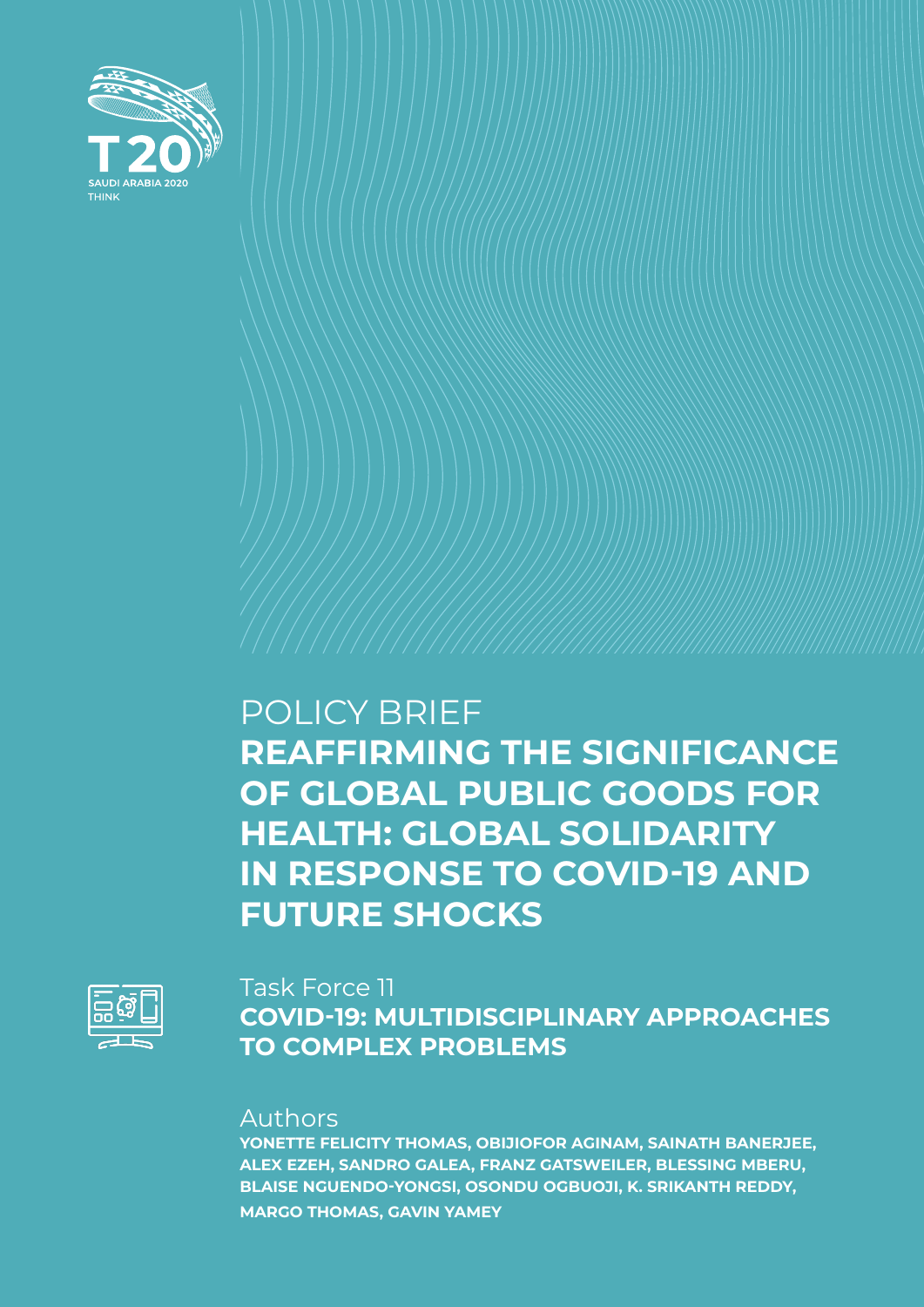# موجز السياسة **إعادة التأكيد على أهمية المنافع العالمية العامة بالنسبة إلى الصحة: التضامن العالمي في االستجابة لكوفيد19- والصدمات المستقبلية**



فريق العمل الحادي عشر **ُ ّ هج متعددة التخصصات للمشكالت المعقدة كوفيد:19- ن**

#### المؤلفون

**يونيت فيليسيتي توماس, أوبيجويفور أجينام, سيناث بانيرجي, أليكس إيزيه, ساندرو جاليا, فرانز جاتسويلر, بليسينج مبيرو, بليز نغيندو يونجسي, أوسوندو أوغبوجي, سريكانث ريدي, مورجان توماس, جافين يامي**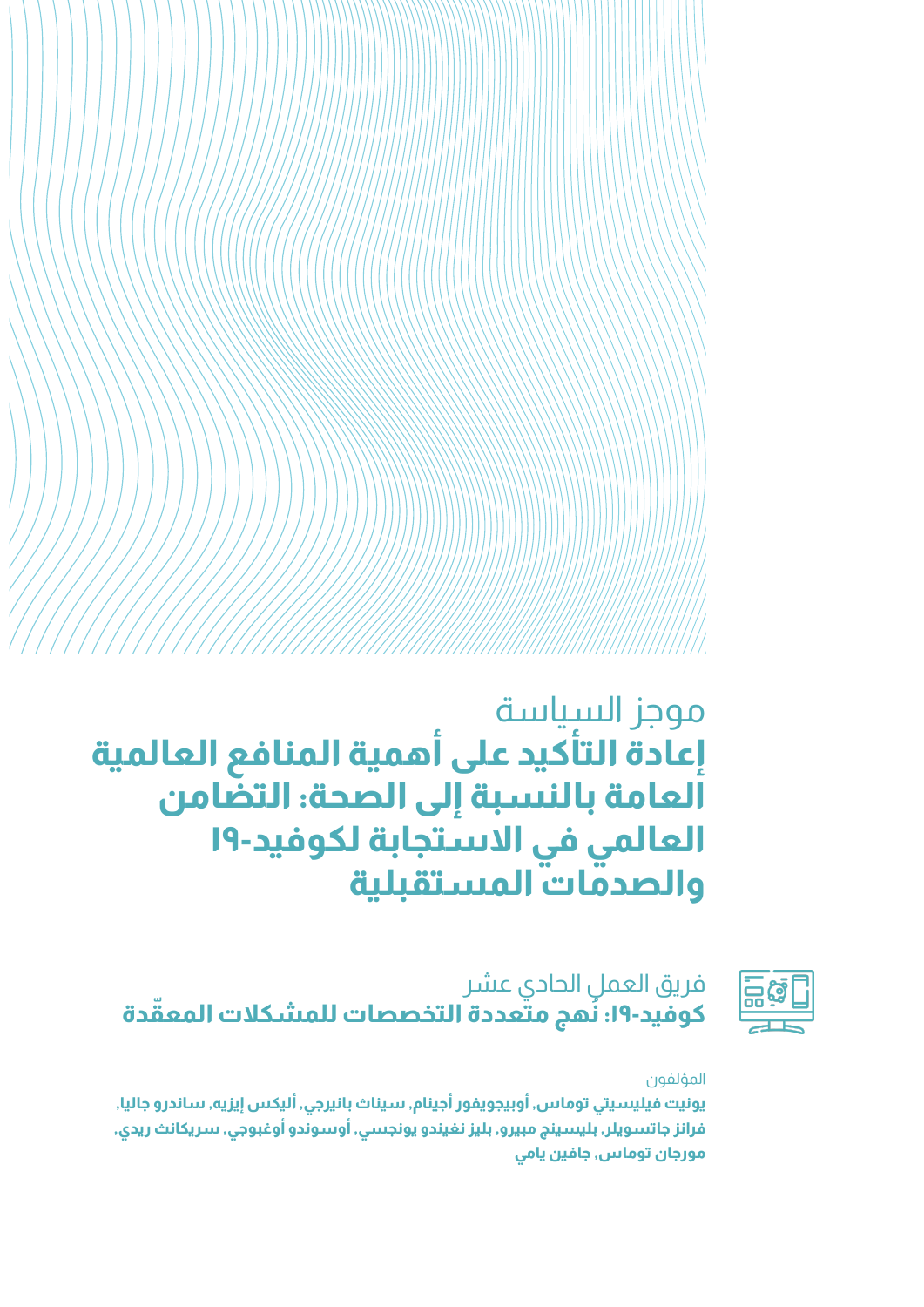

There is an urgent need for collective action to improve key aspects of our global health that can be realized only by addressing the global systemic and structural health inequities that impose significant social, economic, and inter-generational costs. Health disparities have continued to increase within and across countries, regions, and continents, despite gains in some localities. COVID-19 has amplified health inequities that disproportionately impact poor and vulnerable groups around the world. The global scramble to respond to the COVID-19 pandemic has demonstrated the need for a global reaffirmation of health as being integral to the social, economic, and environmental resilience of our planet. Equitable approaches to COVID-19 and future shocks require global collective action on Global Public Goods for health.<sup>1</sup>

هنـاك حاجـة عاجلـة إلجـراء شـامل مـن أجـل تحسـين الجوانـب الرئيسـية لصحتنـا العالميـة التـي ال يمكـن تحقيقهـا إال بمعالجـة عـدم المسـاواة الصحيـة العالميـة المنظمـة، والهيكليـة التـي تفـرض تكاليـف اجتماعيـة واقتصاديـة وتكاليـف متتابعــة بيــن الأجيــال. وقــد اســتمرت العقبــات الصحيــة فــي التزايــد علــى مســتوى الــدول والأقاليـم والقـارات وفيمـا بينهـا، وذلـك علـى الرغـم مـن المكاسـب فـي بعـض المناطـق المحليـة. فقـد سـاهمت أزمـة كوفيـد-١٩ فـي عـدم المسـاواة الصحيـة التـي أثـرت بشـكل غيـر متناسـب فـي المجموعـات الفقيـرة والضعيفـة حــول العالــم. أظهــر التدافــع العالمــي للتجــاوب مــع جائحــة كوفيــد19- الحاجــة إلــى إعــادة تأكيــد علــى المســتوى العالمـي علـى الصحـة بصفتهـا جـزءًا أصيـلاً مـن التأقلـم الاجتماعـي الاقتصـادي والبيئـي لكوكبنـا. وتتطلـب النُهـج العادلـة لكوفيـد-١٩ والصدمـات المسـتقبلية إجـراءً عالميًـا شـاملاً بشـأن المنافـع العالميـة العامـة بالنسـبة إلـى الصحـة.

<sup>1.</sup> The use of the term Global Public Good recognizes the fact that key aspects of our global health require the need for international collective action: health security; research and development; disease transmission and control; vaccine development and coverage.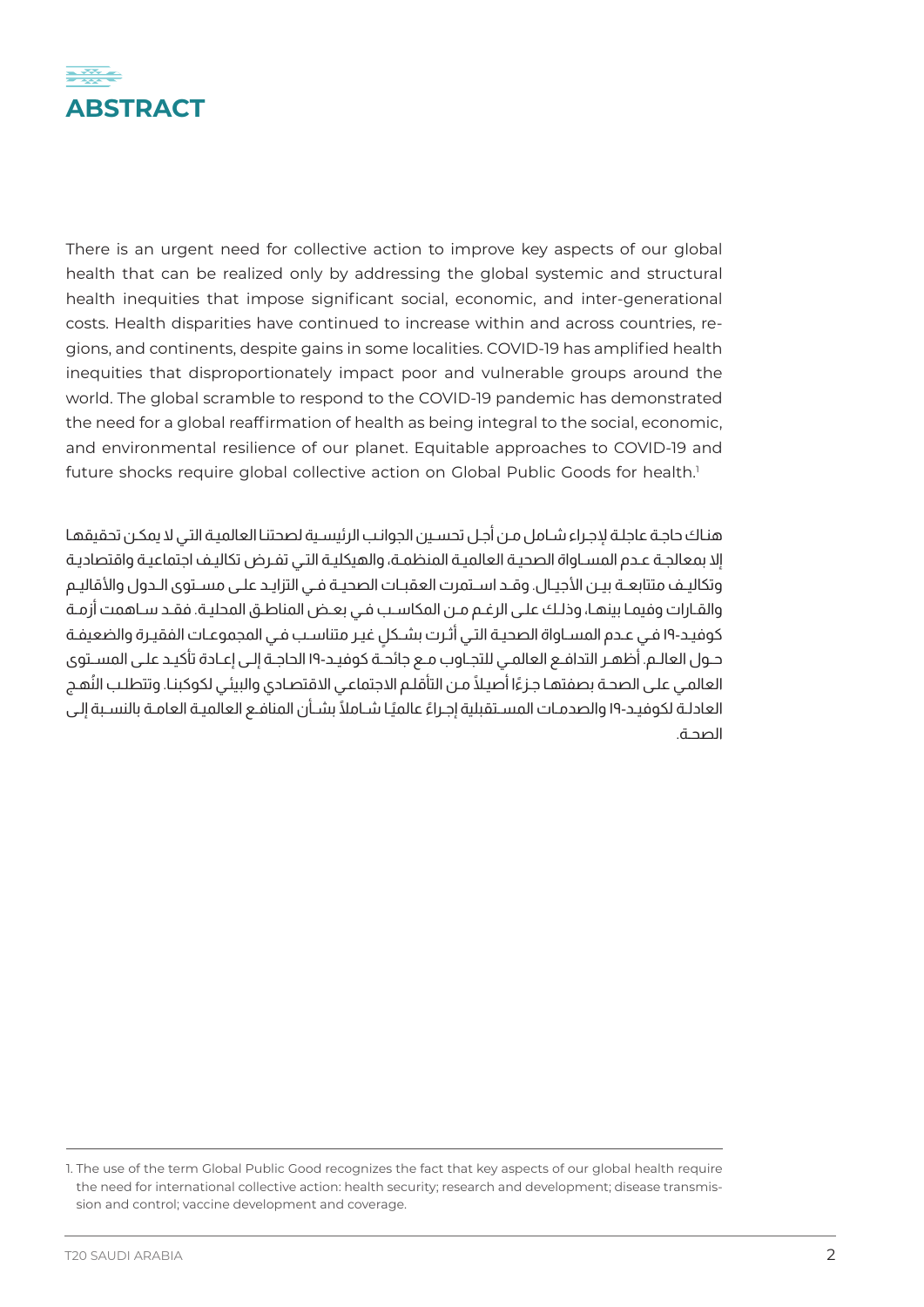

Global health inequities have continued to increase within and across countries, regions, and continents, with gains seen in some areas. Economic shocks, social upheavals, natural disasters, and public health emergencies exacerbate and widen these inequities. The COVID-19 pandemic is one example of such emergencies. It has amplified the systemic and structural inequities, including health inequities, that disproportionately and negatively impact poor and under-represented groups across and within communities, countries, regions, and continents. The challenge and ongoing discourse about the response to COVID-19, its prevention and treatment, and the development and fair global allocation and distribution of COVID-19 vaccines hinges on effective collaboration between nations and a strong commitment to ensuring that the most vulnerable populations are protected and vaccinated. The poor and marginalized are bearing the brunt of the health and economic impacts of COVID-19; yet, they may be the last in line to receive new diagnostics, treatments, and vaccines when they become available.

The implementation and adherence to prevention guidelines and strategies has been a challenge in the Global North as well as in the Global South, and more so in the Global South, where there is a preponderance of fragile and conflict-affected states (FCS) and forced displacement of population groups – 79.5 million worldwide at the end of 2019.<sup>2</sup> In FCS, the total expenditure on health as a percentage of GDP is significantly low – 6.98% compared to 9.94% globally.<sup>3</sup> Furthermore, an estimated one billion people live in urban slums or informal settlements and are highly susceptible to COVID-19 infection (Lilford et al 2016; Snyder, Marlow and Riley 20174) Equitable approaches to the COVID-19 response and future shocks must recognize these realities.

<sup>2.</sup> UNHCR Global Trends, Forced Displacement in 2019. Key health indicators such as life expectancy (the average life expectancy in FCS is 62.2 years, 9 years lower than the global average of 71.4 years; under five and maternal mortality; health service coverage, including vaccine accessibility; and the burden of disease – infectious and non-communicable add to these issues.

<sup>3.</sup> The anticipated economic shocks and responses to COVID-19 by high-income countries (HICs) could lead to lower DAH over the next few years which would affect low-income countries (LICs) the most.

<sup>4.</sup> The lack of or near absence of basic necessities such as water, soap, toilets, sewers, drainage, waste collection, and secure and adequate housing are compounded by violence, overcrowding, and pre-existing comorbidities making physical distancing and self-quarantine impractical.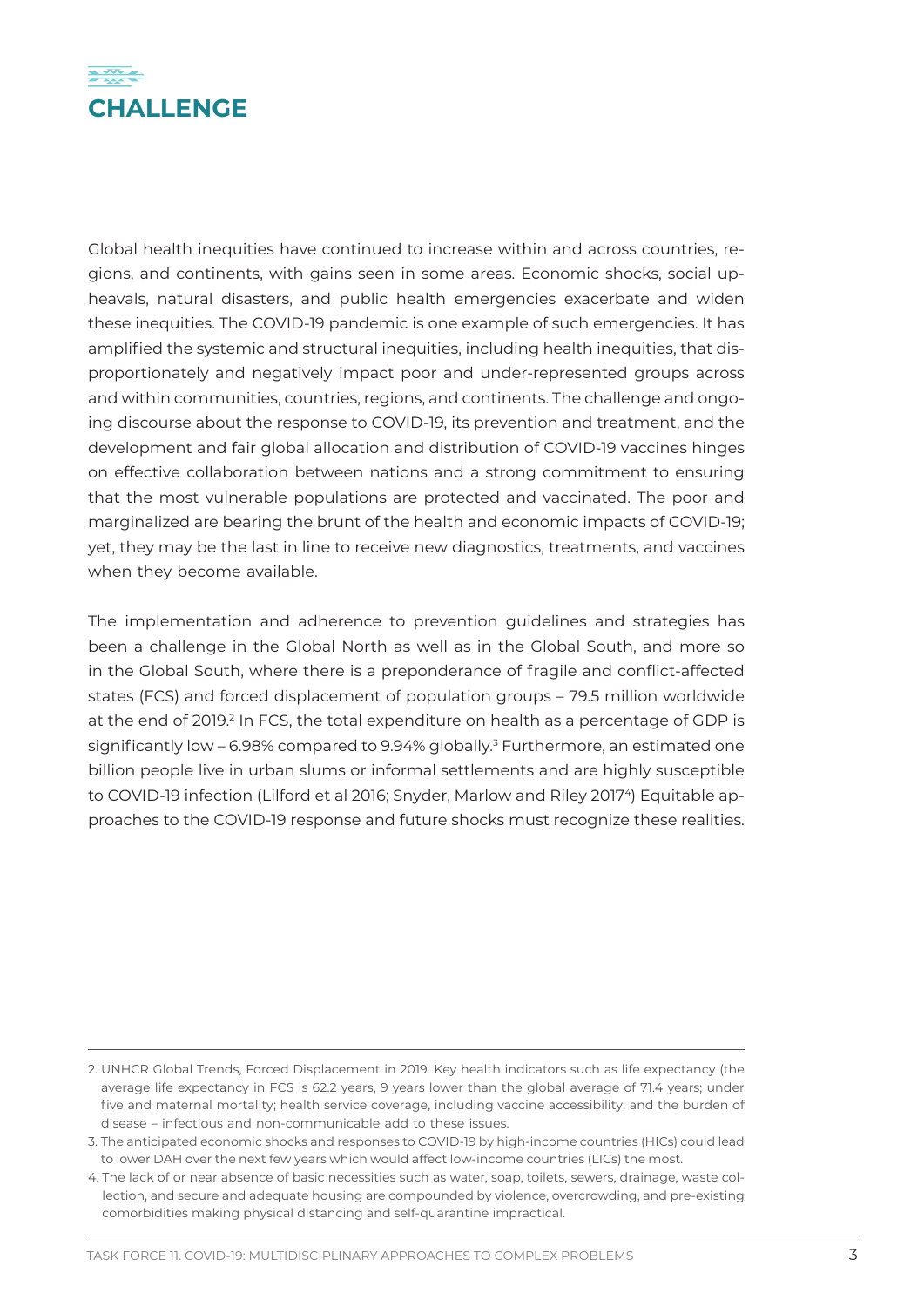Immediate government responses to the COVID-19 pandemic cover a wide spectrum: denial; closing borders; commandeering personal protective equipment (PPE); competing for priority access to or ownership of emerging diagnostics, therapies, and vaccines; crowd-sourcing therapies and vaccines; and raising funds for a global response and support of multilateral organizations to respond. This spectrum represents an evolution of responses by some leaders from trying to attack the pandemic independently to pivoting and re-focusing on a collective response. This collective response must be celebrated and strengthened, since preventive measures to contain the transnational spread of COVID-19 and future diseases are only as effective as those in the country exercising the least care. There must be a recognition that in "... the twenty-first century, disease events are no longer exclusive domestic concerns of national authorities" (Aginam 2001).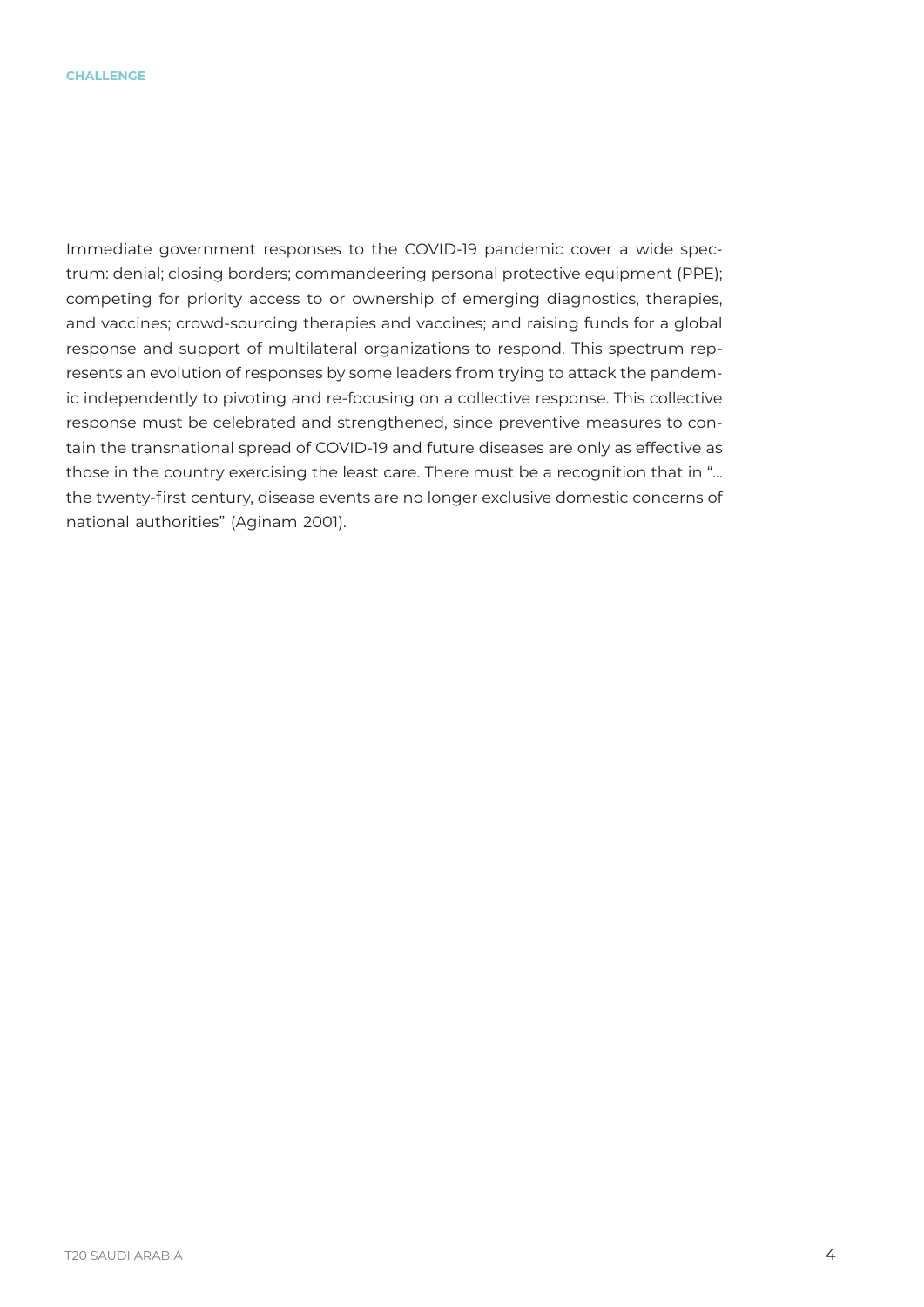

This Policy Brief considers Global Public Goods (GPGs) for health as being essential to address the systemic and structural health inequities that impose significant social, economic, and inter-generational costs globally, even as the wealth gap continues to increase. This consideration is presented to reaffirm the need for global collective action in global health security, health system strengthening, research and development for health, and disease prevention, transmission, and control, including vaccine coverage. The essence of the GPG concept is that the argument for self-protection and self-preservation is inexorably bound up with a recognition of mutual vulnerabilities. The transcendent "self" cannot be protected or preserved without recognition of interdependence. As noted by Acharya (2020), "The real argument of interdependence theory is not that it prevents conflict, but that it makes conflict more costly to all parties in an interdependent relationship. The coronavirus has proven just that." We must think beyond the boundaries of individual nation states and see health as transnational. We face transnational health risks and need collective action to prevent, control, and mitigate them.

The global scramble to respond to the COVID-19 pandemic has reaffirmed the need for a global reset on the role of health in the social, economic, and environmental resilience of our planet. Smith (2003), Smith et al. (2003) and Smith and MacKellar (2007) have long asserted that the notion of a global public good (GPG) "can be a powerful tool in promoting global health because it marshals arguments of self-interest. It can be used to identify areas in which global collective action is needed, specify where the costs and benefits will rest and communicate to the public why spending to promote health thousands of kilometers around the world is not a waste of their tax dollars." (Smith et al. 2003).

Conceptually, global public goods describe any material or immaterial entity according to whether it is excludable (i.e., can a party be stopped from consuming it?) or rivalrous (i.e., does its consumption reduce its availability for others?). Depending on these two features, scholars divide entities into four types: private goods (e.g., pills and syringes), club goods (e.g., knowledge protected by patent), common goods (e.g., universal healthcare), and public goods (e.g., public information or pandemic preparedness). Pure public goods are usually entities that are non-rivalrous and non-excludable (Moon, Røttingen and Frenk 2017; Stein and Sridhar 2017)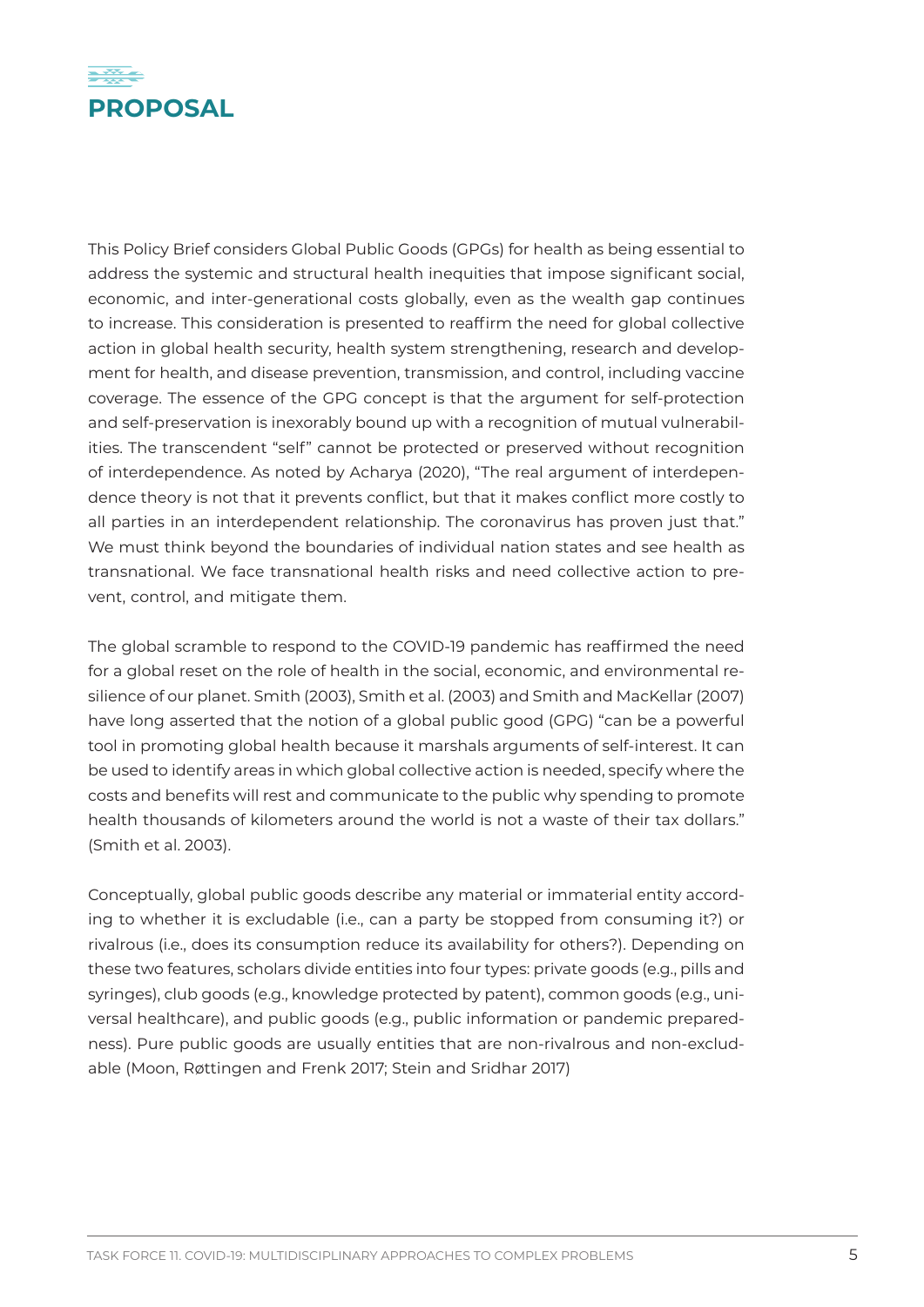|                    | <b>Rivalrous</b>                               | <b>Non-rivalrous</b>                                                          |
|--------------------|------------------------------------------------|-------------------------------------------------------------------------------|
| <b>Excludable</b>  | <b>Private goods</b><br>eg, pills,<br>syringes | Club goods<br>eg, patent<br>protected<br>knowledge                            |
| Non-<br>excludable | Common goods<br>eg, universal<br>healthcare    | <b>Public goods</b><br>eg, public<br>information,<br>pandemic<br>preparedness |

Figure 1: **Categorization of global public goods** [Kaul, Grunberg and Stern 1999; Moon, Røttingen and Frenk 2017; Stein and Sridhar 2017]

Galea (2016), drawing on the lessons of the Ebola and SARS epidemics, observed that "notions of nation-specific public goods are quaint and that the provision of public health is dependent on global public goods that may require universal solutions." The emergence of COVID-19, and its unfolding economic, social, and political impacts across the globe, has catapulted the GPG for health issue to the forefront. Broad policy failures and breakdowns in supply chains as governments scramble to frame policy responses and mobilize resources in the face of the rapidly spreading pandemic have been compounded by rising human costs in terms of mortality and the related economic and social costs. It is increasingly evident that we must develop and adopt a robust national and a global view of health as a public good.

While economists may use the term GPGs in a narrow sense to refer specifically to non-rival, non-excludable goods, the global health community has started using the term more broadly. For example, the WHO refers to "common goods for health (CGH)," which include GPGs for health and goods and services with large social externalities (Soucat 2019). These common goods for health fall into five categories: **policy and coordination, taxes and subsidies, regulation and legislation, information, analysis and communication, and population services**. The Lancet Commission on Investing Health (the CIH) proposed the term "global functions" to refer to "activities that go beyond the boundaries of individual nations to address transnational issues" (Yamey et al 2019). The CIH recognizes three types of global functions: GPGs for health (e.g., product development for neglected or emerging infectious diseases); managing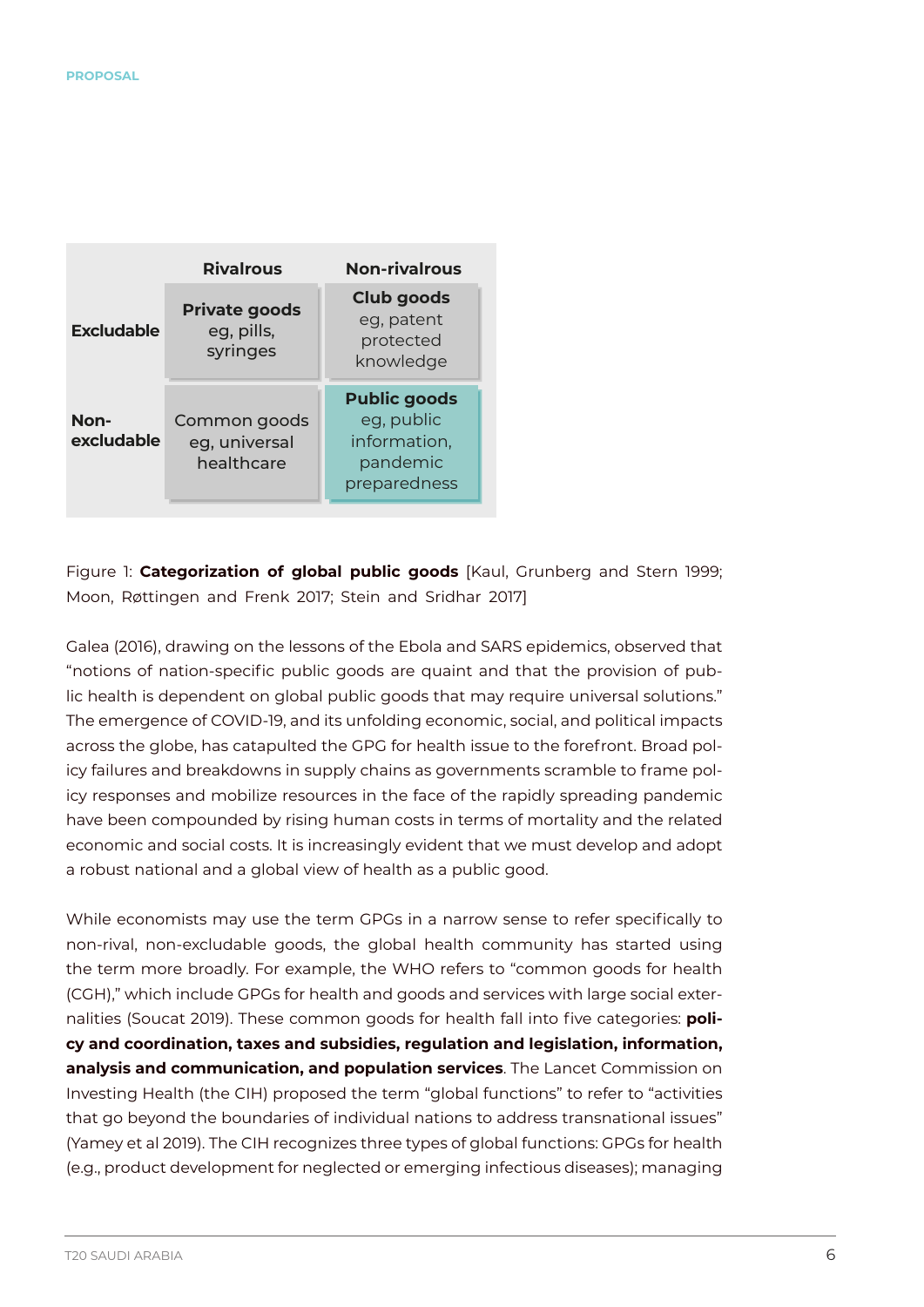regional or global negative externalities (e.g., pandemic preparedness, tackling antimicrobial resistance); and fostering leadership and stewardship (e.g., strengthening the WHO's core functions) (Jamison et al 2013). These functions, argued the CIH, have been critically neglected and under-funded. The interlinkages between these categorizations are self-evident. More importantly, however, it is apparent that the G20 has a critical role in the policy, institutional, and scientific actions required at every level.

More difficult global health challenges such as the COVID-19 pandemic require the contribution and actions of many sectors and systemic interventions to support the provision of GPGs for health (Kickbusch and Reddy 2015). Evidence suggests that there is an increased need for investments in GPGs for health. The CIH found that, in 2013, only about one-fifth of all donor financing was directed towards global functions (Schäferhoff et al 2015). In a follow-up study, they found that the proportion rose after the 2014-2016 Ebola epidemic in West Africa, but then fell again once the epidemic was under control, showing the reactive (rather than proactive) nature of external funding for global functions. Increased investments to support interventions towards achieving GPGs for health and greater multilateral cooperation on GPGs are warranted now more than ever in response to the COVID-19 pandemic and to prepare for future threats. It is encouraging that even before the COVID-19 pandemic, the four main multilateral health funders (the World Bank, the Global Fund to Fight AIDS, Tuberculosis and Malaria, Gavi, the Vaccine Alliance, and the WHO) envisioned three ways to strengthen their multilateral cooperation on GPGs for health (Yamey et al 2018):

- 1. Improving the production, quality and use of health data
- 2. Accelerating the development and access to health technologies in low- and middle-income countries
- 3. Strengthening global health security, particularly epidemic and pandemic preparedness.

This need is even greater in the Global South where systemic global disparities and inequities place more than half of the world's population at great health risk. Moreover, it behooves the developed economies to take action on GPGs for health since their very survival rests on it. The COVID-19 pandemic has not only debunked their invincibility and exposed their mutual vulnerabilities, as the "… fact that the political boundaries of sovereign states do not represent natural barriers to infectious agents …. underscores the need for interstate cooperation to address these global health issues." (Aginam 2001). The United Nations Secretary General, António Guterres, is constant in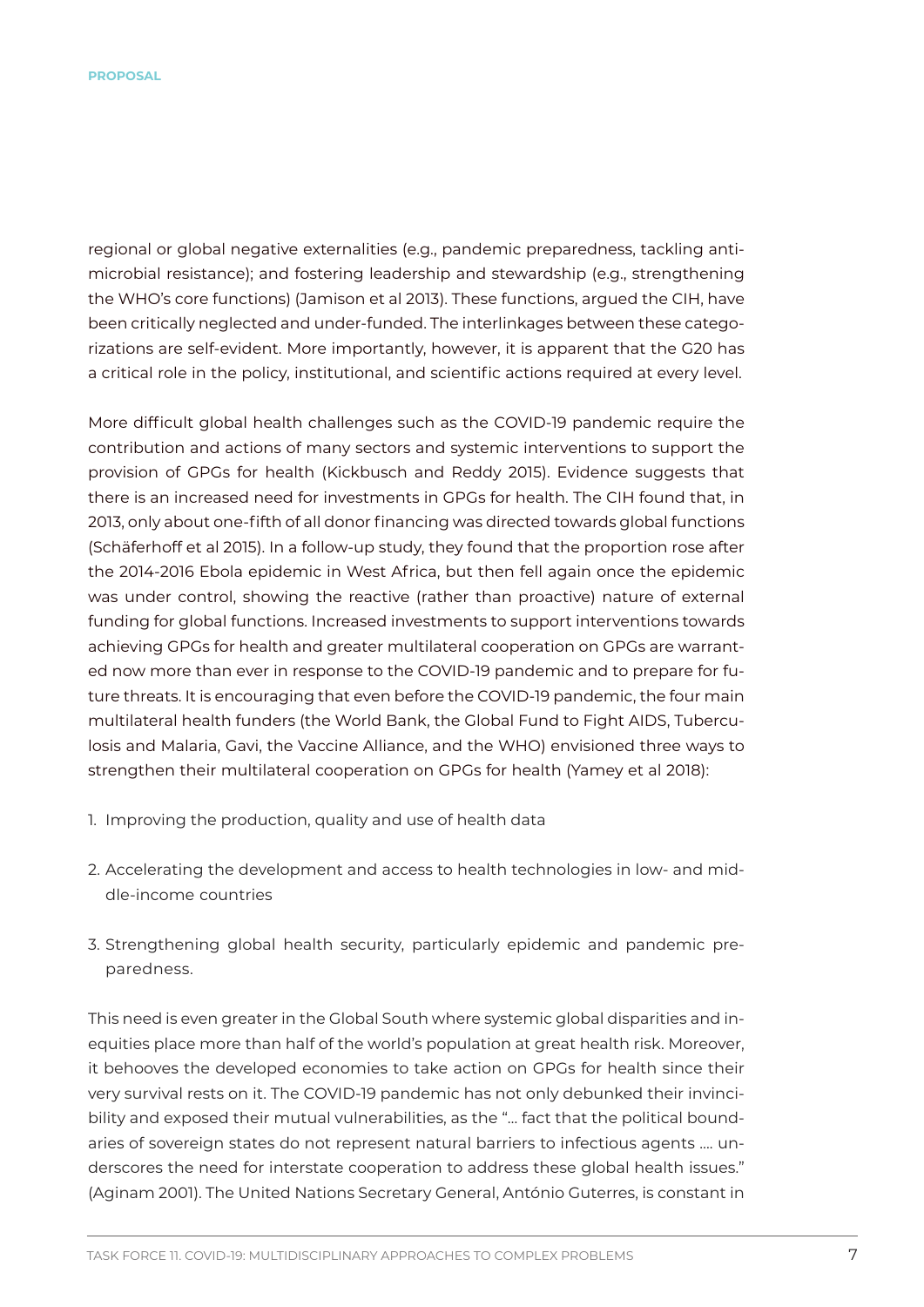his request to the world community and our leaders be unified in our response: "Unless we act now, the COVID-19 pandemic will cause unimaginable devastation and suffering around the world … We need to respond with unity and solidarity" (2020).

#### **A. Recommendations**

In the face of current global challenges and disruptions occasioned by the COVID-19 pandemic, we have to act together and build on the strength and global reach of our multilateral institutions. Whether we speak of GPG or common goods for health, it is imperative that there be global collective action. The current COVID-19 pandemic acutely highlights that this and any other emerging infectious disease with pandemic potential must be tackled with global collection action. Until every country is disease free, no country will be disease free. What the world needs now more than ever is a global health body emboldened, supported, and fully financed. We must recall that, historically, the WHO has played a central role in providing a broad range of GPGs for health (Moon, Røttingen and Frenk 2017).

However, the inherent funding challenges of the WHO often paralyze its ability to be the global coordinating body for health, and prepared and respond to the pandemics. After the Ebola outbreak, in 2015, the World Health Assembly established the Contingency Fund for Emergencies (CFE) that finances WHO Health Emergency Programme to respond to the pandemics, but the CFE is yet to obtain adequate resources (Reddy, Mazhar and Lencucha 2018).

The way in which the WHO is funded is also impeding the provision of GPGs for health. WHO is funded in two ways: through the dues that member states pay (these are scaled by income and population) and through "voluntary contributions" (also called extra-budgetary funds) from a small number of donors. Over the last two decades, there has been a major shift in the distribution of WHO's income between these two types. In WHO's 1994-95 budget, voluntary contributions comprised 40% of all funding, but they rose steadily and reached almost 80% in the 2018-19 budget (Yamey et al 2019). Why should this trend cause alarm? Because voluntary contributions are heavily earmarked—that is, the donors tell WHO what to spend the funding on (e.g., polio eradication). These extra-budgetary funds do not finance the WHO's core responsibilities in provision of GPGs. The CIH argues that, as a result of earmarking by donors, WHO is "struggling to fund its core functions, undermining its capacity to supply global public goods and other global functions, including the management of negative externalities." (Watkins et al 2018).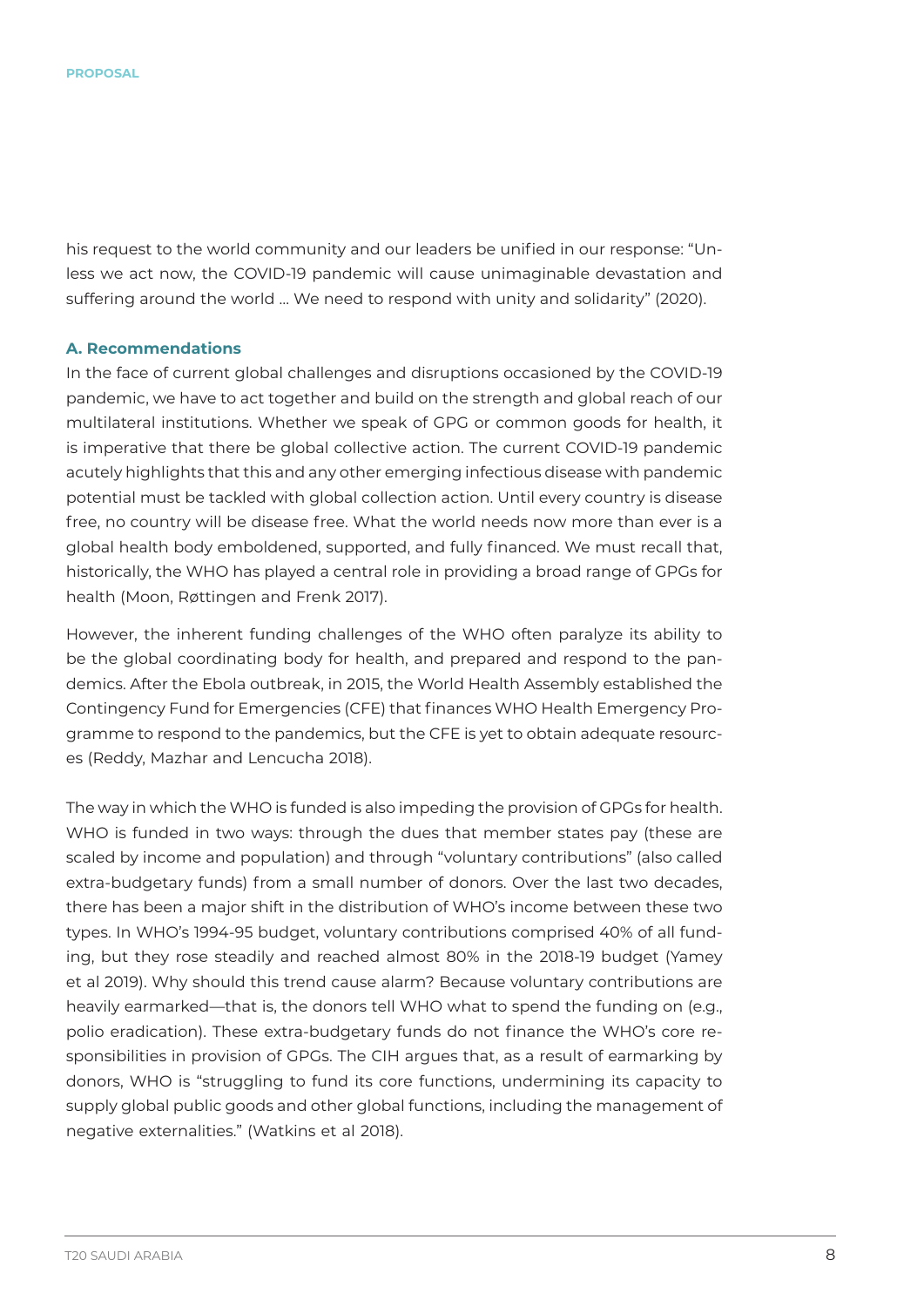While we ensure full funding of the WHO's core functions as the existing global coordinating body for global health, we also need multilateral economic and political institutions such as the World Bank, the International Monetary Fund (IMF), the Organization for Economic Cooperation and Development (OECD), and the European Union (EU) to come together in unprecedented ways to work with the WHO and link, once and for all, health with economics for COVID-19 response. Led by Kristalina Georgieva, the IMF recognizing that these are dangerously unprecedented times, "has doubled access to its emergency facilities, approved debt service relief for 25 low-income countries through a reformed Catastrophe Containment and Relief Trust (CCRT) …." For Georgieva, "the global coronavirus outbreak is a crisis like no other and poses daunting challenges for policymakers in many emerging market and developing economies (EMDEs), especially where the pandemic encounters weak public health systems, capacity constraints, and limited policy space to mitigate the outbreak's repercussions."

#### **B. The G20's Role in Reaffirming the Importance of Global Public Goods for Health – Call to Action and Recommendations**

Building on the foundation of the G20's leadership role in managing the global financial crisis and coordinating with the Bretton Woods institutions mandated to take action, the G20 was effective in building consensus, mobilizing resources, leveraging its collective political weight, and taking action. As noted by Luckhurst et al (2020), the G20 is capable of implementing a transversal policy strategy and is "suited to providing strategic leadership, making recommendations for and supporting cooperation across its policy agenda on issues also covered within the mandate of the existing global institutions."

Global health challenges, such as reducing global health inequalities or ensuring global health security, cannot be achieved by a single organization or through sovereign institutions such as ministries of health. It requires the strategic link with other transnational agendas and a strengthening of the political ability to position health interests (Kickbush and Reddy 2015). The G20 should play a leadership role in reforming, strengthening, and operationalizing the global governance framework for health as a global public good. The G20 must facilitate the integration of health in transnational political and global governance agendas.

Global public goods for health include programs, policies, and services that have a transnational reach and there is an urgent need to establish independent mechanisms to coordinate decision-making on health security. There is increased support among global leaders for framing the COVID-19 vaccines as a GPG; thus, the G20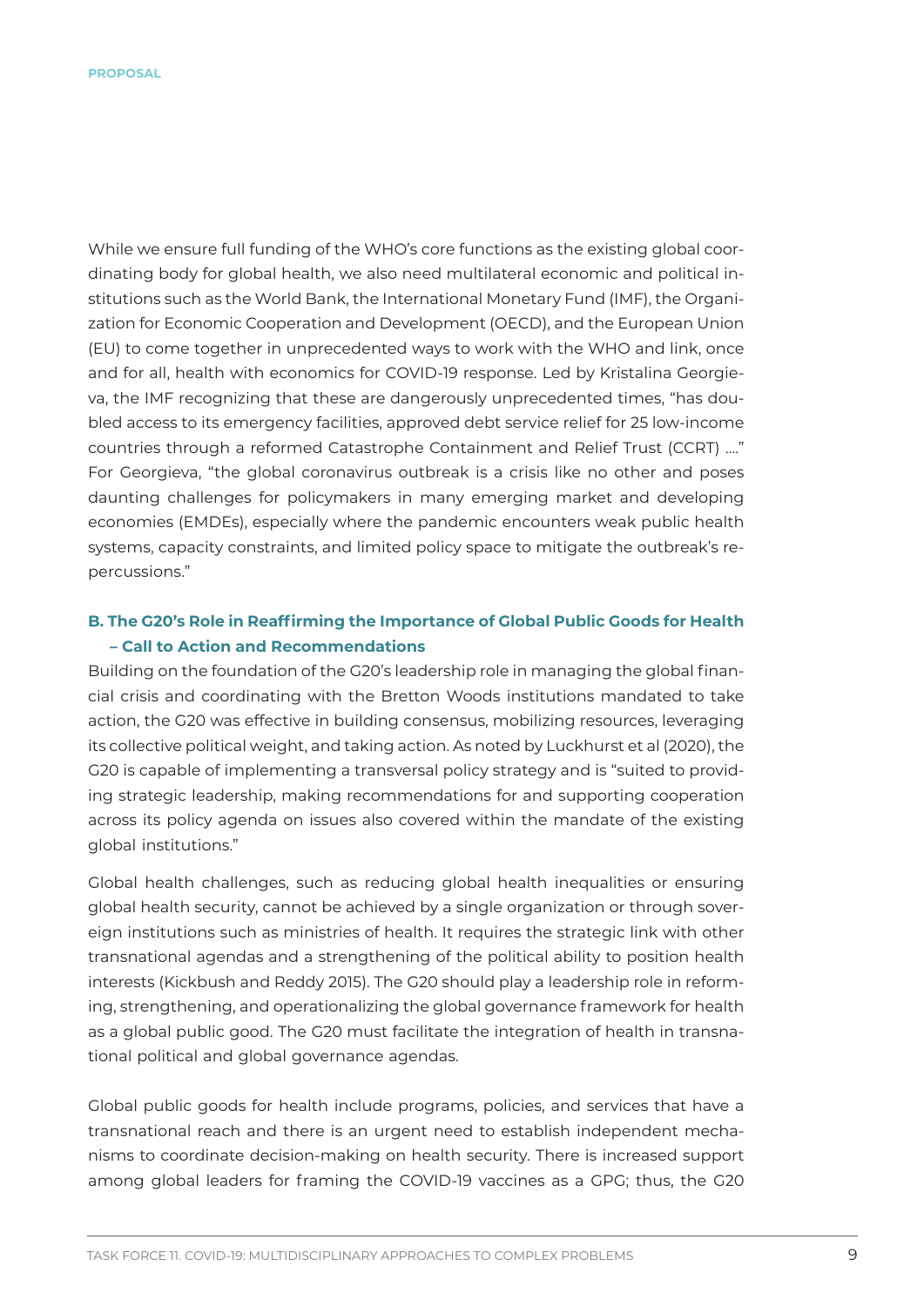should recognize COVID-19 vaccines as a GPG.<sup>5</sup> We ask the G20 to strategize independent mechanisms to address the transborder spread of pathogens, ensure global health security, and promote Global Solidarity in Response to COVID-19 and Future Shocks. The G20 must take collective action to promote the health of every human being, especially the most vulnerable, by recognizing our mutual vulnerabilities and transnational health risks.

In this, the last decade for realizing the Sustainable Development Goals (SDGs), the SDGs offer "a unique opportunity to address the social, economic and political determinants of health and improve the health and wellbeing of people everywhere" (WHO 2020) Specifically, we recommend that the G20 take immediate steps to:

- Reaffirm the commitment to universal health coverage (UHC) as a means to improving health outcomes and reducing health disparities.
- Invest in research and development capacity building, including adequate funding, in LMICs.
- Ensure supply and access to COVID-19 therapeutics and diagnostics, in addition to vaccines, in the Global South.
- Place health at the center of people-centric economic and social strategies and their implementation: It is essential to integrate access to health care and protection from infectious disease outbreaks into the world's security, economic, and development agendas.
- Reform, strengthen, and operationalize a robust and effective global governance framework for health: It is essential to strengthen the existing multilateral organizations6 mandated to carry out critical functions within this framework. In addition, safeguards must be put in place to ensure the integrity, transparency, and accountability of the bodies within the framework.

<sup>5.</sup> The Agreement on Trade-Related Aspects of Intellectual Property Rights (TRIPS) sets minimum standards for intellectual property (IP) protection for World Trade Organization (WTO) Member States. In 2001, in the Doha declaration on TRIPS and Public Health adopted by the Ministerial Conference of the WTO affirmed that governments could override patents in public health emergencies. Based on this, a tiered pricing system was developed in which drug companies make profits in richer countries while allowing medicines to be sold more cheaply in poorer ones.

<sup>6.</sup> This constellation of actors includes the WHO, the World Bank, and the International Monetary Fund (IMF). For example, while strengthening the WHO with increased resources, there is an urgent need to develop accountability framework (s) for the International Health Regulations (IHR) compliance.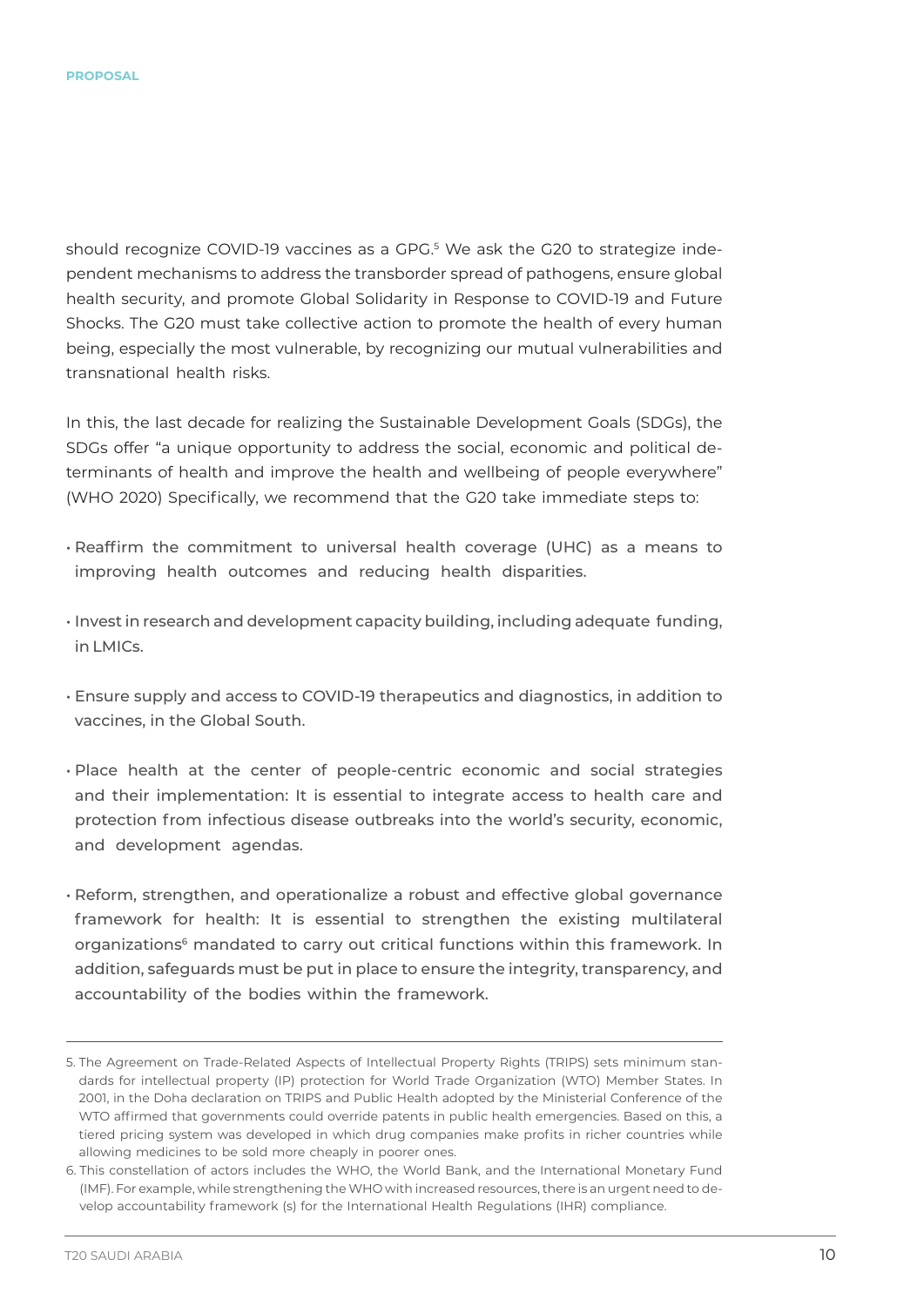- Commit to funding and supporting Resilience and Preparedness globally.
- Ensure equitable access to vaccines, therapeutics, and diagnostics, and minimize access gaps between the Global North and the Global South.
- Build consensus, commit to action, and take action on special-purpose vehicles to lead and effect global changes in health, public health, and health systems.

Urgent action on these recommendations is essential for global solidarity and a sustainable collective response to the COVID-19 pandemic and future shocks.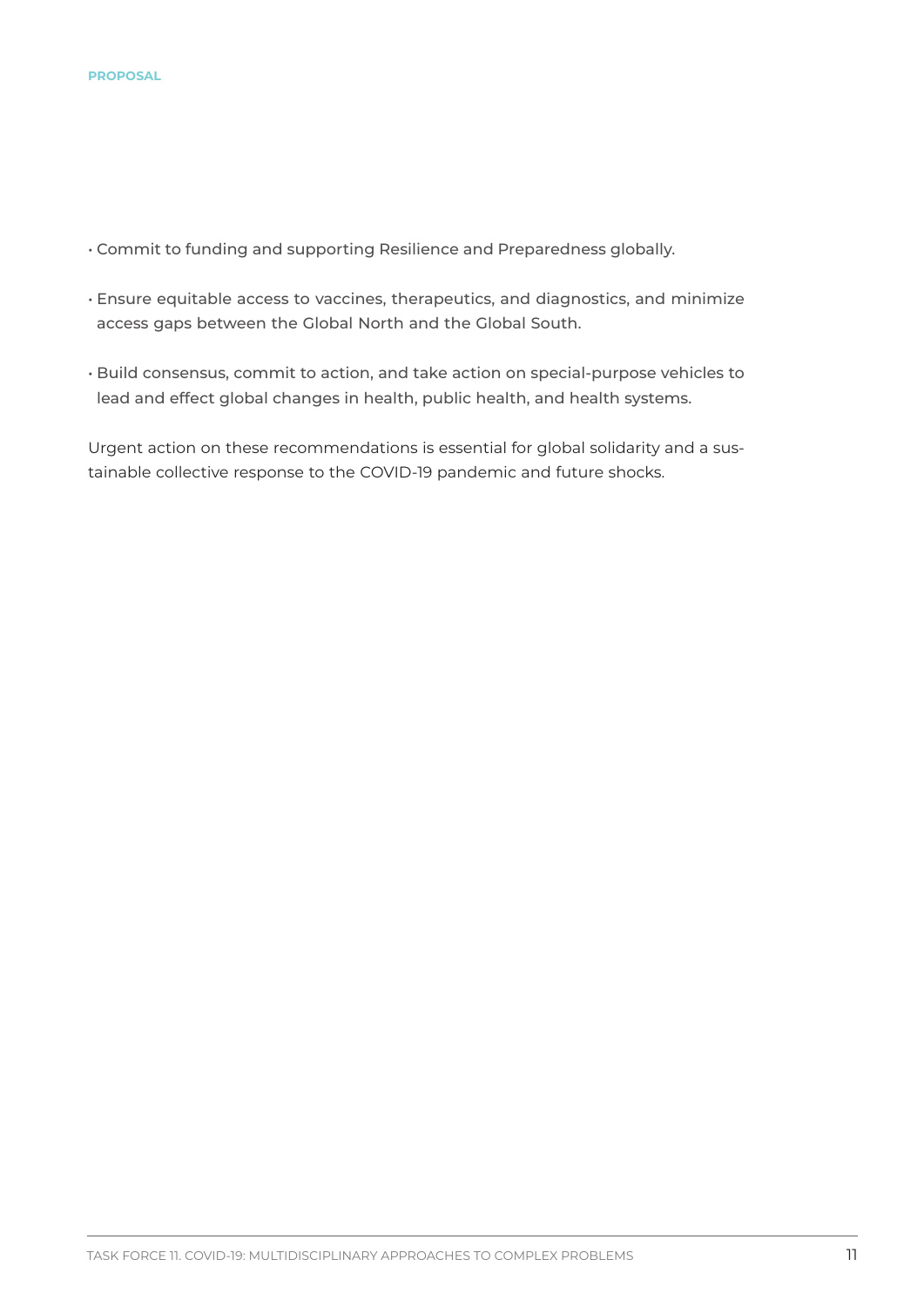#### **Acknowledgement**

The lead author wishes to acknowledge the substantive contributions of Osondu Ogbuoji, Duke Global Health Institute, Duke University; K. Srikanth Reddy, Bruyère Research Institute; Margo Thomas, Women's Economic Imperative; and Gavin Yamey, Duke Global Health Institute, Duke University

#### **Disclaimer**

This policy brief was developed and written by the authors and has undergone a peer review process. The views and opinions expressed in this policy brief are those of the authors and do not necessarily reflect the official policy or position of the authors' organizations or the T20 Secretariat.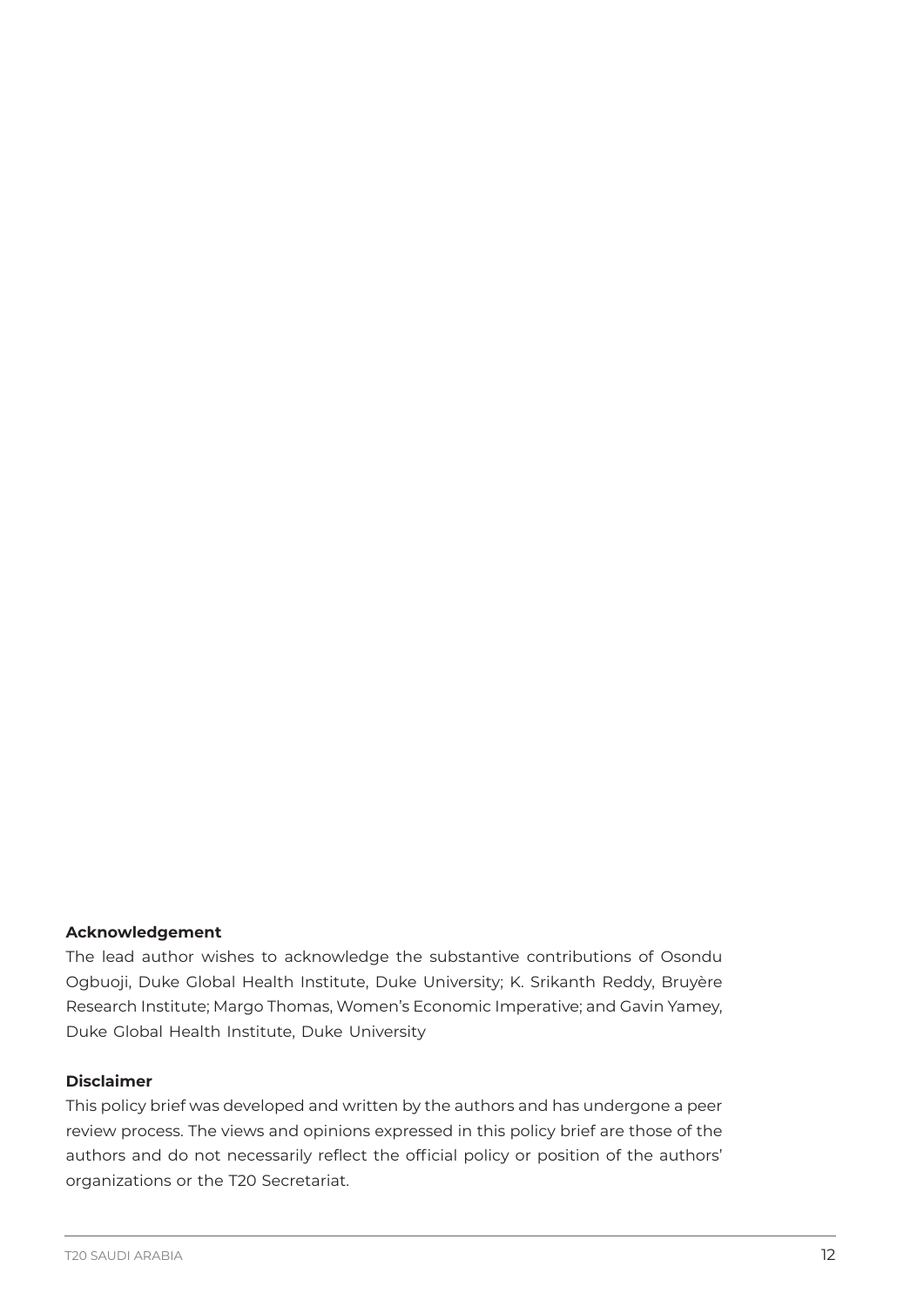

Acharya, A. 2020. "How Coronavirus May Reshape the World Order." The National Interest, article, April 18, 2020. https://nationalinterest.org/feature/how-coronavirus-may-reshape-world-order-145972.

Aginam, Obijiofor. 2001. "From Isolationism to Mutual Vulnerability and Back: International Law and Unfair Distribution of Global Disease Burdens." In Proceedings of the ASIL Annual Meeting. 95: 58-64. https://doi.org/10.1017/S0272503700056615.

Galea, Sandro. 2016. "Public Health as a Public Good." Dean's Note. BU School of Public Health, January 10, https://www.bu.edu/sph/2016/01/10/public-health-as-a-publicgood.

Guterres, António. 2020. "Opening Remarks at Joint Press Conference on the High-Level Event on Financing for Development in the Era of COVID-19 and Beyond." United Nations, May 28, 2020. https://www.un.org/sg/en/content/sg/speeches/2020-05-28/remarks-press-conference-financing-for-development-era-of-covid-19-and-beyond.

Jamison, Dean T., Lawrence H. Summers, George Alleyne, Kenneth J. Arrow, Seth Berkley, Agnes Binagwaho, Flavia Bustreo et al. 2013. "Global Health 2035: A World Converging Within a Generation." The Lancet 382, no. 9908: 1898-955. https://doi. org/10.1016/S0140-6736(13)62105-4.

Kickbusch, Ilona S. and K. Srikanth Reddy. 2015. "Global Health Governance – The Next Political Revolution." Public Health 129, no. 7: 838-42. https://doi.org/10.1016/j. puhe.2015.04.014.

Kaul, Inge, Isabelle Grunberg, and Marc Stern. 1999. "Defining Global Public Goods." In Global Public Goods: International Cooperation in the 21st Century, edited by Inge Kaul, Isabelle Grunberg, and Marc Stern, 2–19. Oxford: Oxford University Press. https:// doi.org/10.1093/0195130529.003.0001.

Lilford, Richard J., Oyinola Oyebode, David Satterthwaite, G. J. Melendez-Torres, Yen-Fu Chen, Blessing Mberu, Samuel I. Watson et al. 2016. "Improving the Health and Welfare of People Who Live in Slums." The Lancet 389, no. 10068: 559–70. https://doi. org/10.1016/S0140-6736(16)31848-7.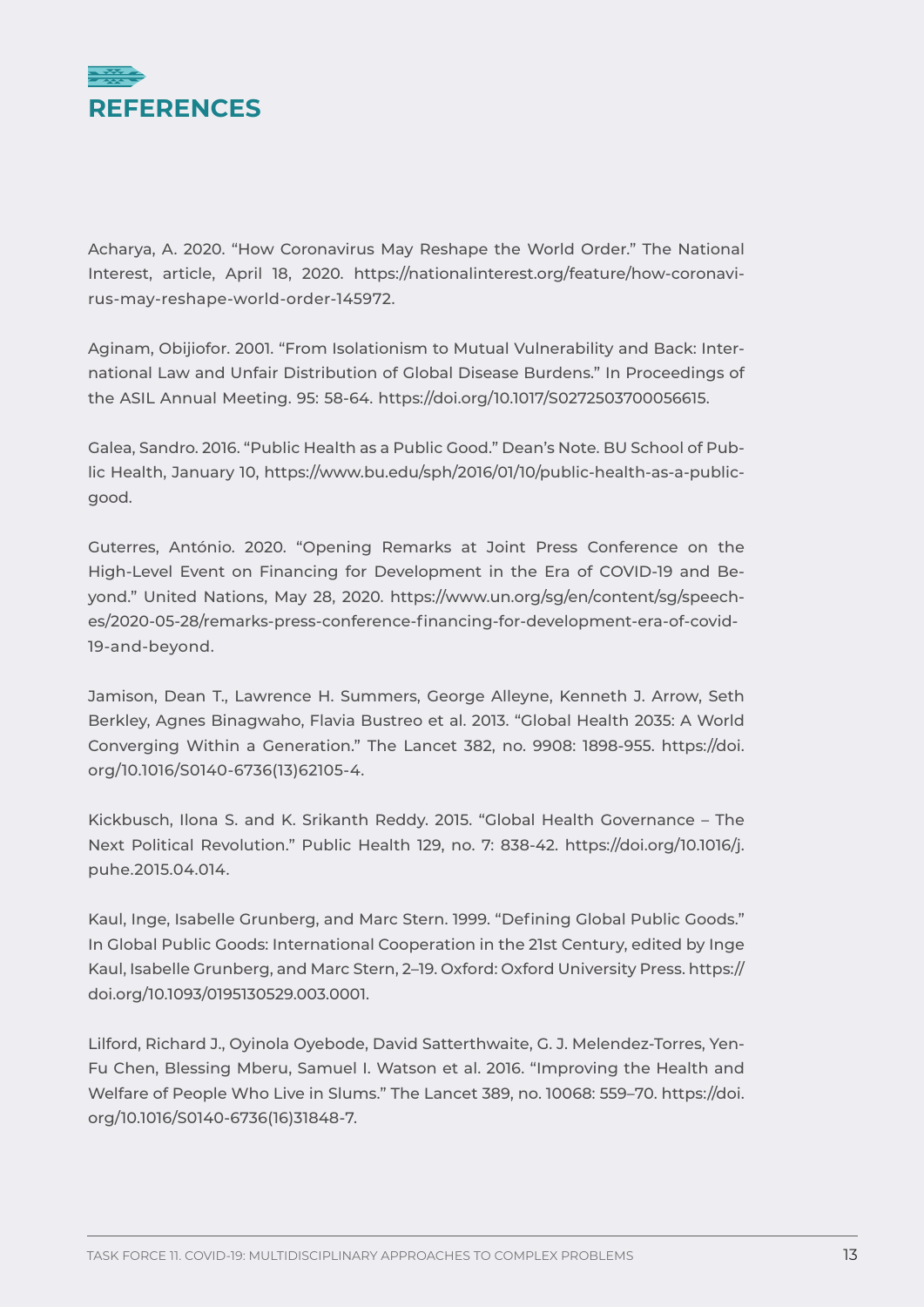Luckhurst J, Thomas M, Kirton J, Fleurbaey M, Grimalda, G, Sidiropoulos E, Ertl V, Knight WA, Reddy, KS. 2020 (Forthcoming). Transversal G20 response to COVID-19: Global governance for economic, social, health, and environmental resilience. Task Force 11: (COVID-19) Multidisciplinary Approaches to Complex Problems.

Moon, Suerie, John-Arne Røttingen, and Julio Frenk. 2017. "Global Public Goods for Health: Weaknesses and Opportunities in the Global Health System." Health Economics, Policy and Law 12, no. 2: 195–205. https://doi.org/10.1017/S1744133116000451.

Reddy, Srikanth K., Sumaira Mazhar, and Raphael Lencucha. 2018. "The Financial Sustainability of the World Health Organization and the Political Economy of Global Health Governance: A Review of Funding Proposals." Globalization and Health 14, no. 119. https://doi.org/10.1186/s12992-018-0436-8.

Schäferhoff, Marco, Sara Fewer, Jessica Kraus, Emil Richter, Lawrence H. Summers, Jesper Sunderwall, Gavin Yamey, and Dean T. Jamison. 2015. "How Much Donor Financing for Health is Channeled to Global Versus Country-Specific Functions?" The Lancet 386, no. 10011: 2436–41. https://doi.org/10.1016/S0140-6736(15)61161-8.

Smith, Richard D. 2003. "Global Public Goods and Health." Bulletin of the World Health Organization, 81, no. 7: 475.

Smith, Richard, Robert Beaglehole, David Woodward, and Nick Drager (Eds.) 2003. Global Public Goods for Health: Health Economic and Public Health Perspectives. Oxford: Oxford University Press.

Smith, Richard D. and Landis MacKellar. 2007. "Global Public Goods and the Global Health Agenda: Problems, Priorities and Potential." Globalization and Health 3, no. 9. https://doi.org/10.1186/1744-8603-3–9.

Snyder, Robert E., Mariel A. Marlow, and Lee W. Riley. 2014. "Ebola in Urban Slums: The Elephant in the Room." The Lancet Global Health 2, no. 12: e685. https://doi. org/10.1016/S2214-109X(14)70339-0.10.

Soucat, Agnès. 2019. "Financing Common Goods for Health: Fundamental for Health, the Foundation for UHC." Health Systems & Reform 5, no. 4: 263–67. https://doi.org/1 0.1080/23288604.2019.1671125.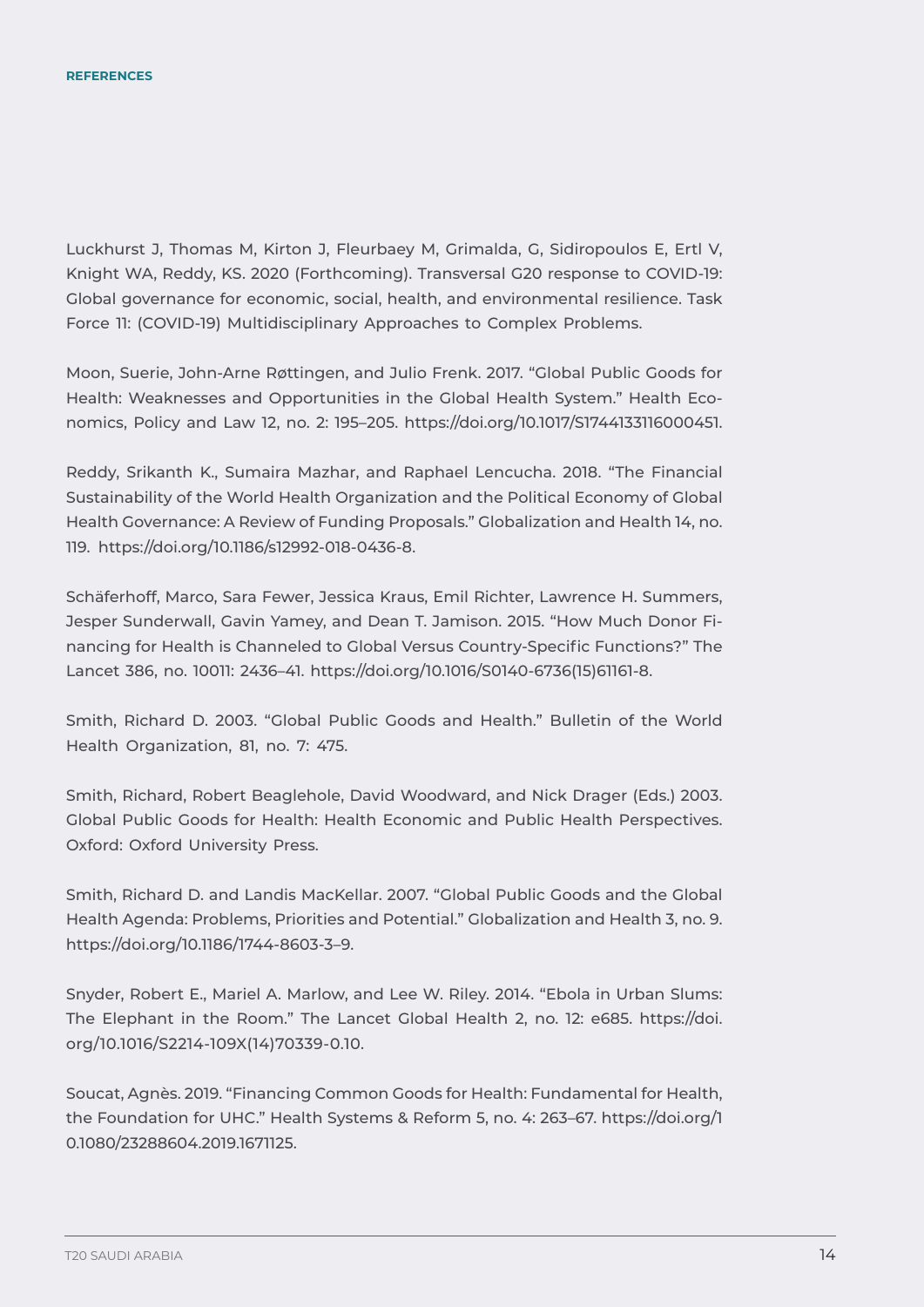Stein, Felix and Devi Sridhar. 2017. "Health as a 'Global Public Good': Creating a Market for Pandemic Risk." BMJ 358: j3397. http://dx.doi.org/10.1136/bmj.j3397.

Watkins, David A., Gavin Yamey, Marco Schäferhoff, Olusoji Adeyi, George Alleyne, Ala Alwan, Seth Berkley et al. 2018. "Alma-Ata at 40 Years: Reflections from the Lancet Commission on Investing in Health." Lancet 392, no 10156: 1434–60. https://doi. org/10.1016/S0140-6736(18)32389-4.

World Health Organization. 2020. Director-General Vision Statement. Accessed August 27, 2020. https://www.who.int/dg/vision.

World Health Organization. 2020. "Strategic Preparedness and Response Plan." World Health Organization, Infographic. Last updated August 14, 2020. https://www. who.int/emergencies/diseases/novel-coronavirus-2019/strategies-plans-and-operations.

Yamey, Gavin, Kaci Kennedy, Jessica Kraus, Hugo Petitjean, Christina Schrade, Sara Fewer, Naomi Beyeler and Nina Schwalbe. 2018. Intensified Multilateral Cooperation on Global Public Goods for Health: Three Opportunities for Collective Action. Policy Paper. Durham (NC): Center for Policy Impact in Global Health.

Yamey, Gavin, Dean Jamison, Odd Hanssen, and Agnès Soucat. 2019. "Financing Global Common Goods for Health: When the World is a Country." Health Systems & Reform 5, no. 4: 334–49. https://doi.org/10.1080/23288604.2019.1663118.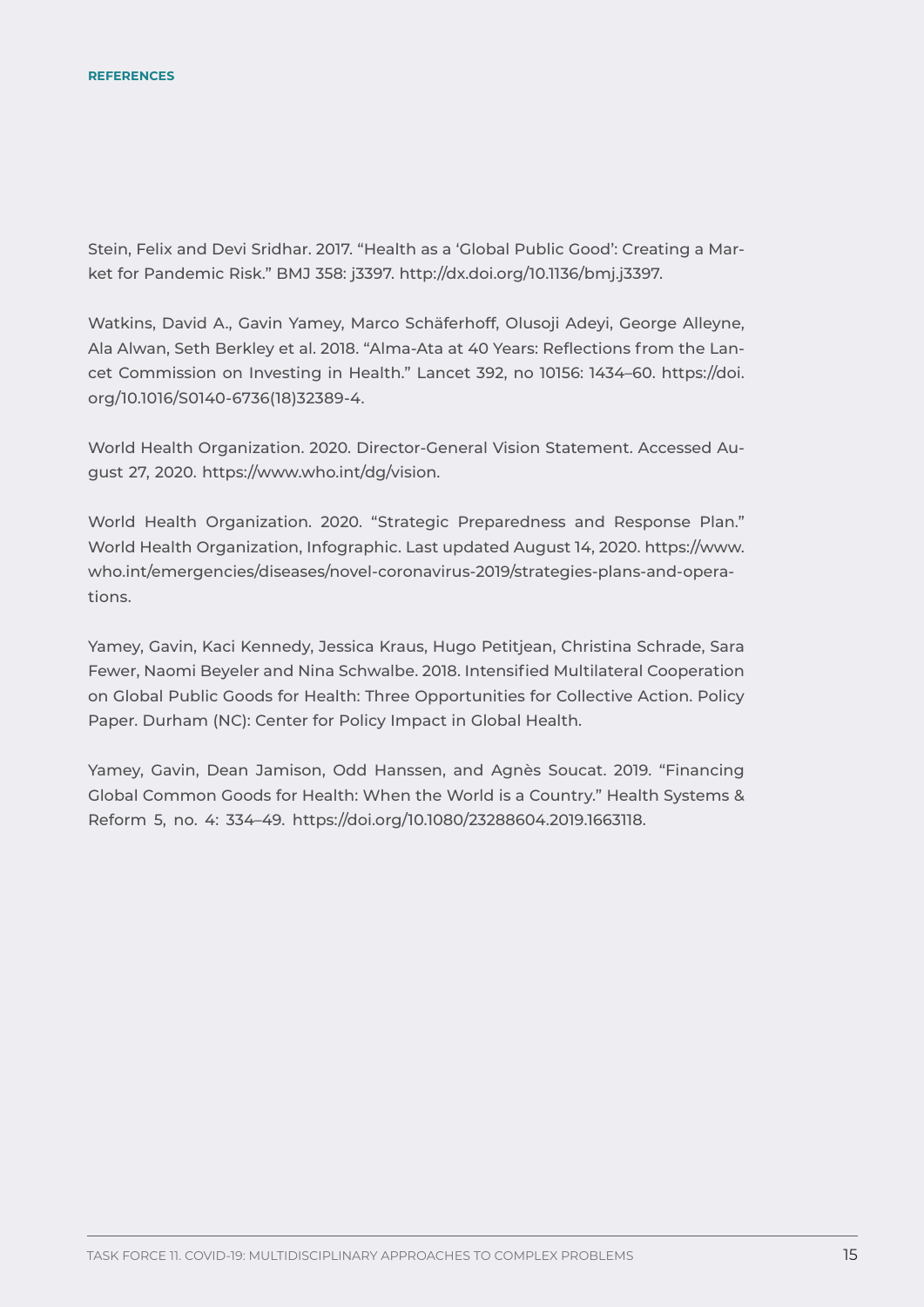

**Yonette Felicity Thomas** Borjoner International

**Obijiofor Aginam** UN University-International Institute for Global Health

**Sainath Banerjee** Asian Development Bank - Center for Urban Health and Development

**Alex Ezeh** Drexel University

**Sandro Galea** Boston University School of Public Health

**Franz Gatsweiler** Institute of Urban Environment, Chinese Academy of Sciences

**Blessing Mberu** African Population and Health Research Center

**Blaise Nguendo-Yongsi** University of Yaoundé

**Osondu Ogbuoji** Duke Global Health Institute, Duke University

**K. Srikanth Reddy** Bruyère Research Institute

**Margo Thomas** Women's Economic Imperative

**Gavin Yamey** Duke Global Health Institute, Duke University